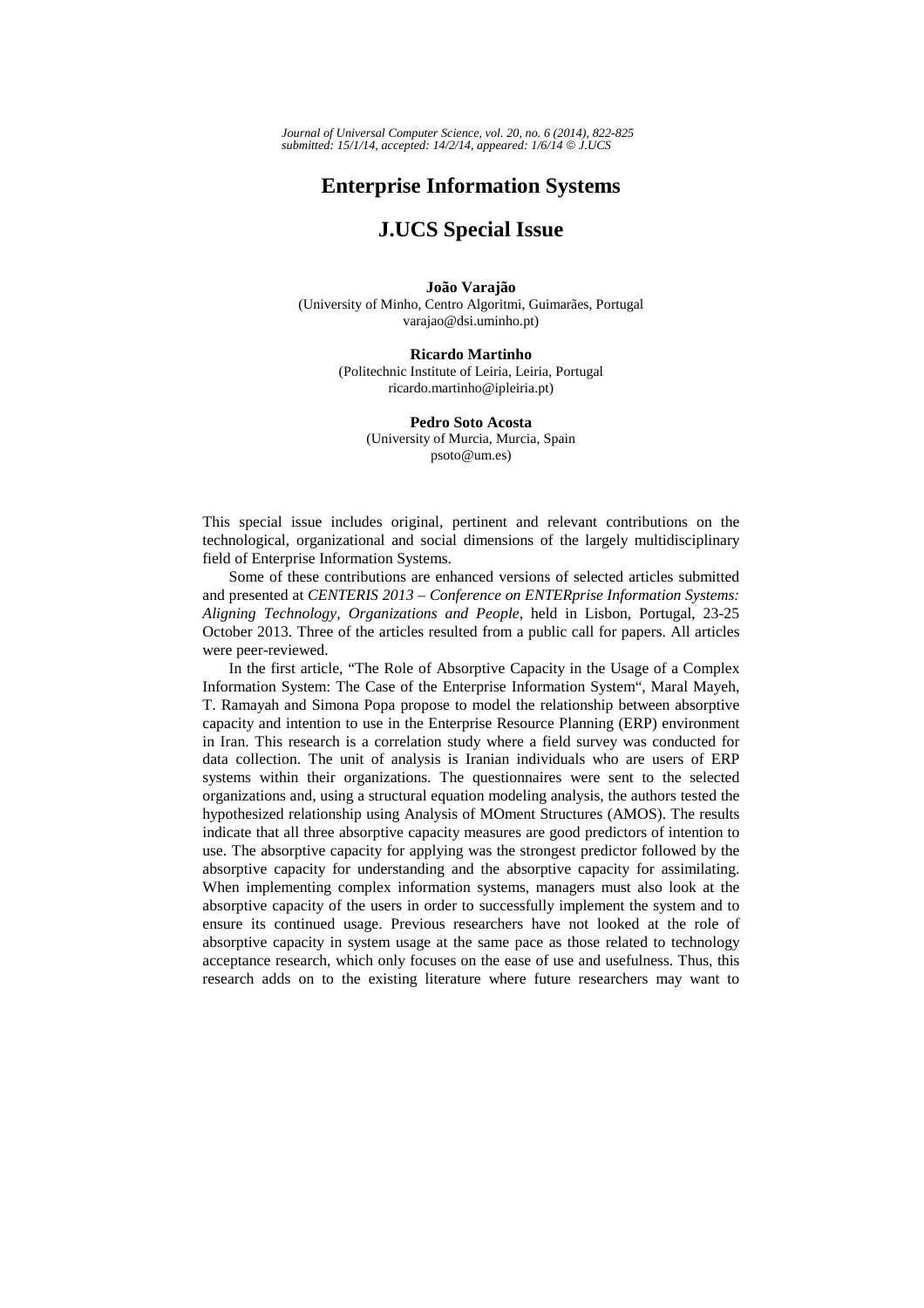expand on the factors that may influence absorptive capacity for further policy implications.

Research on variability in software artefacts is something which is already studied extensively in research. The visualisation of variability is one of the aspects of this kind of research, and results such as *feature diagrams* are well-known and wellspread. When it concerns to the origin of the variability within the phase of requirements engineering, research is much scarcer. A visualisation technique for both representing the origin and the amount of variability in requirements is not readily available. In their article "Using and Extending Formal Concept Analysis to Visualise Variability during Requirements Engineering", Tom Huysegoms, Monique Snoeck, Guido Dedene, Antoon Goderis and Frank Stumpe, provide a way to represent the origin of variability in requirements with the aid of a technique called Formal Concept Analysis (FCA). Additionally, the support that FCA can provide for variability related decisions during (early) requirements engineering is also depicted in the article. Proof of the usability of FCA for the visualization and documentation of variability is shown with the aid of a real-world case study. FCA is also applied in this case study to check the compatibility of FCA as a visualization method to support variability decision making during requirements engineering.

The purpose of the article "A Taxonomy for Virtual Enterprises", by Goran D. Putnik and Maria Manuela Cruz-Cunha, is to present a taxonomy able to contribute to building a framework within the domain of Virtual Enterprises (VE), to facilitate the sharing of knowledge and contributions to knowledge, as well as for trust building among VE stakeholders. A VE taxonomy currently does not exist, and this can be observed by the ambiguous way in which some concepts are addressed, leading to a fragmented understanding that hinders the development of the science of VE integration and management. The structure of the taxonomy developed is based on the view of the system as a 5-tuple expression consisting of Input, Control, Output, Mechanism, and Process, which is the underlying system-view of the well-known IDEF0 diagramming technique. In particular, this taxonomy addresses the VE extended lifecycle that implies the use of a meta-organization called Market of Resources, as an original contribution to the VE theory and practice. The taxonomy presented does not repeat what the literature already includes, or the commonplaces, and it is constructed in a way to be easily complemented with other VE partial taxonomies that may be found in literature. Some suggestions for extensions to other interrelated domains (as evolution leaves taxonomies in an open or incompleteness state) are given in the text.

For any Software Process Improvement (SPI) initiative to succeed, human factors such as motivation and commitment of the people involved should be kept in mind. In fact, Organizational Change Management (OCM) has been identified as an essential knowledge area for any SPI initiative. However, enough attention is still not given to the human factors and therefore, the high degree of failures in the SPI initiatives is directly linked to a lack of commitment and motivation. Gamification discipline allows us to define mechanisms that drive people's motivation and commitment towards the development of tasks in order to encourage and accelerate the acceptance of an SPI initiative. In the article "Gamification as a Disruptive Factor in Software Process Improvement Initiatives", authored by Eduardo Herranz, Ricardo Colomo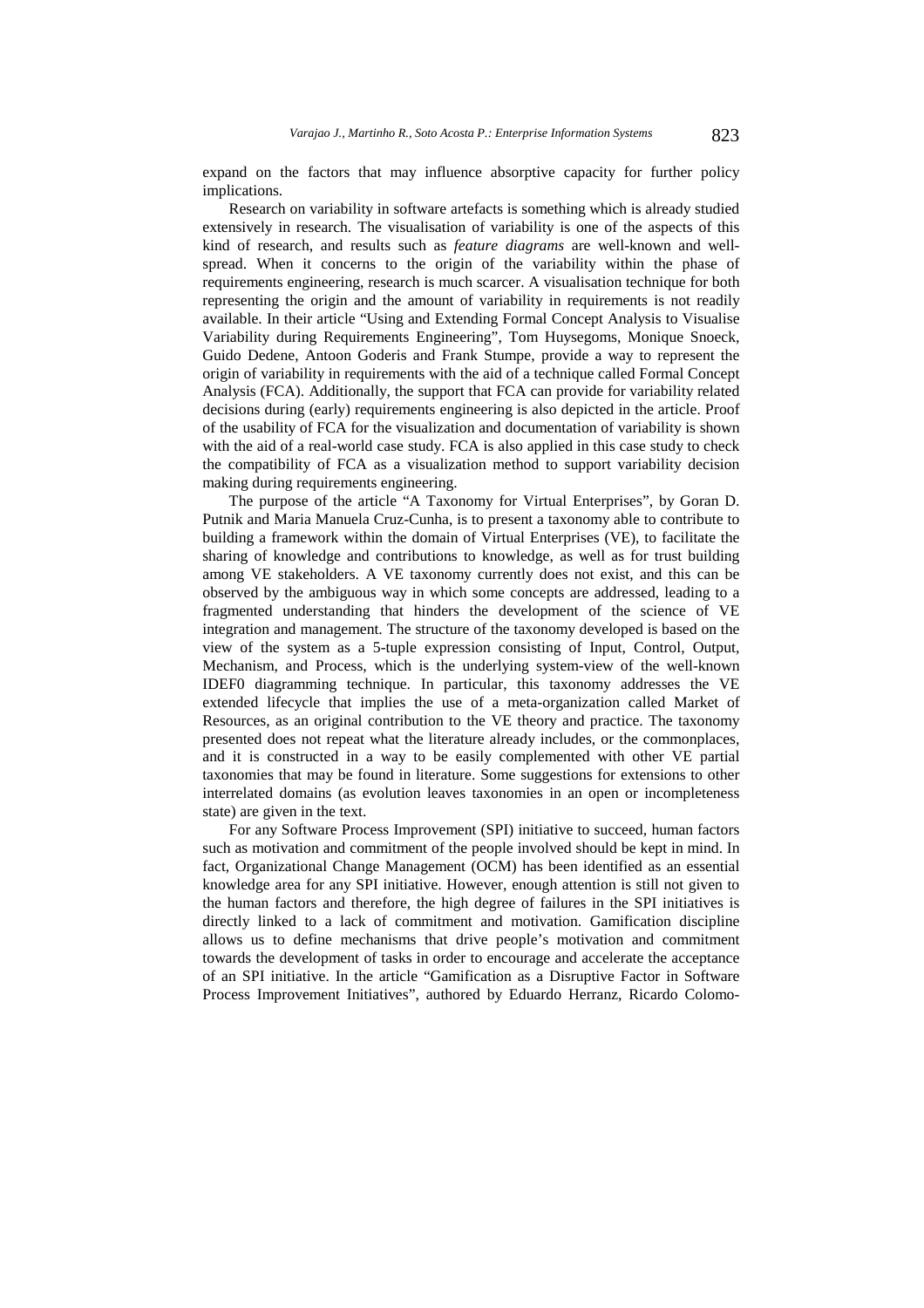Palacios, Antonio de Amescua Seco and Murat Yilmaz, a gamification framework oriented to both organization needs and software practitioners groups involved in an SPI initiative is defined. This framework tries to take advantage of the transverse nature of gamification in order to apply its Critical Success Factors (CSF) to the organizational change management of an SPI.

Clinical decision support systems play an important role in organizations. They have a tight relation with healthcare information systems. The authors Rui Rijo, Catarina Silva, Luís Pereira, Dulce Gonçalves and Margarida Agostinho, in their article "Decision Support System to Diagnosis and Classification of Epilepsy in Children", suggest the development of a system to support the diagnosis and the classification of epilepsy in children. Around 50 million people in the world have epilepsy. Its diagnosis can be an extremely complex process, demanding considerable time and effort from physicians and healthcare infrastructures. Exams such as electroencephalograms and magnetic resonances are often used to create a more accurate diagnosis in a short amount of time. After the diagnosis process, physicians classify epilepsy according to the International Classification of Diseases (ICD). Physicians need to classify each specific type of epilepsy based on different data, e.g., types of seizures, events and exams' results. The classification process is time consuming and, in some cases, demands for complementary exams. The article presents a text mining approach to support medical decisions relating to epilepsy diagnosis and ICD-9-based classification in children. The authors put forward a text mining approach using electronically processed medical records, and apply the K-Nearest Neighbor (KNN) technique as a white-box multiclass classifier approach to classify each instance, mapping it to the corresponding ICD-9-based standard code. Results on real medical records suggest that the proposed framework shows good performance and clear interpretations, albeit the reduced volume of available training data. To overcome this hurdle, the authors also propose and explore ways of expanding the dataset.

The goal of the article "Understanding the Growth by KILT Model and Typus Metrics", by Rinaldo C. Michelini and Roberto P. Razzoli, is investigating the odd claim of the human civilisation, which modifies the wild natural surrounds by synthetic alterations, defined improvements, bestowing ‹value added›. Indeed, the history seems sanctioning that the *dife-quality* on earth has been expanding, with enhanced chances and increased resources, compared to the native prospects of the wilderness. Only at the millennium turnover, the ecology globalisation shows the impeding threats of over-depletion/pollution, exceeding the extant recovery and reclamation capabilities of the environment. The new imperative turns to be the ‹sustainable growth›, with caginess in defining if the trends can be positive, being conditioned by the empowered recycling, retrieval and renovation measures. In fact, sustainability requires lifecycle supply-chain visibility, resource bookkeeping and revamp planning. The lifecycle starts when the idea of a product is born and lasts until complete disposal after realisation and operation. In the musts' specification/analysis, the crucial policy (global plans, detailed design, assembly plots, etc.) are followed by manufacturing, testing, delivery, diagnostics and operation, advertising, service, maintenance, etc.; then, disassembly and firing are scheduled, requiring reclamation and recovery, via re-cycling (material reprocessing) or re-using (part refurbishing).